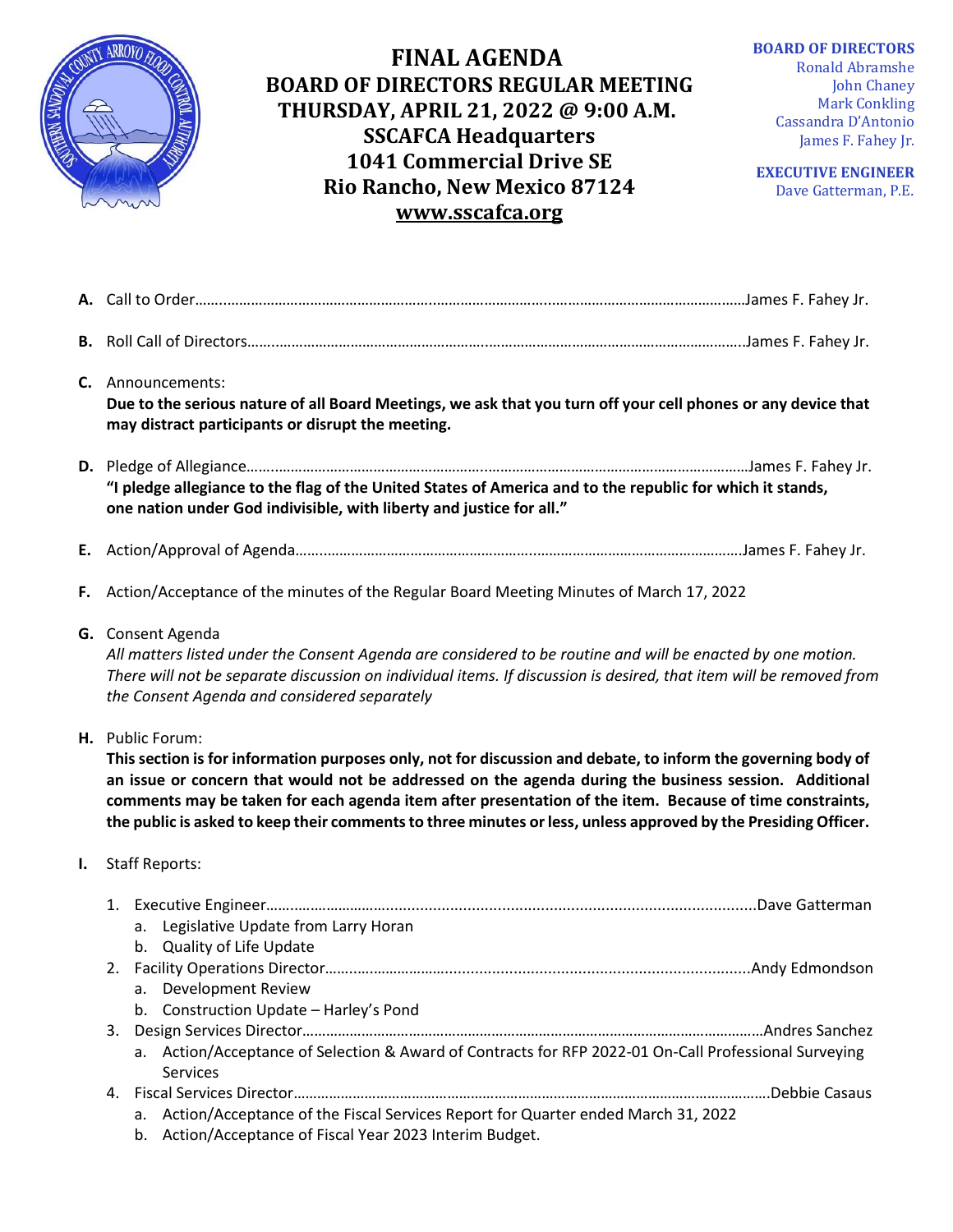- c. Action/Approval of Selection/Agreement with Godfrey Appraisal Services for Real Estate Appraisal Services.
- **J.** Attorney's Report……..………………………………………….……................................................................Charles V. Garcia
- **K.** Chairman's Report
- **L.** Board of Director's Comments
- **M.** Property Matters
- **N.** For Your Information
	- 1. Real Estate Acquisition Services have been renewed for the third year under the same terms and conditions with the following contractors. (m/o)
		- Cobb Fendley
		- Select ROW
		- Tierra ROW
	- 2. Bond Counsel Professional Services contract with Modrall, Sperling, Roehl, Harris & Sisk P.A. has been renewed the for the second year under the same terms and condition. (m/o)
	- 3. Rio Rancho Observer Article 59% of Bernalillo residents want more outdoor recreation; Walking paths being considered. – 04/08/22
	- 4. Albuquerque Journal Article Forecast could spell more drought for New Mexico 04/05/22
- **O.** Other Business
	- **1. Next Regular Board Meeting is scheduled for May 19, 2022 @ 9:00 a.m.**
- **P.** Adjournment
- **Q.** Signatures

Board items needing official signatures by the chairman and/or secretary.

- 1. Minutes of the Regular Board Meeting of March 17, 2022
- 2. Agreement with Godfrey Appraisal Services for Real Estate Appraisal Services
- 3. Agreement with Bohannan Huston for On-Call Professional Surveying Services
- 4. Agreement with Community Sciences Corp for On-Call Professional Surveying Services
- 5. Agreement with Cobb Fendley for On-Call Professional Surveying Services
- 6. Agreement with Wayjohn for On-Call Professional Surveying Services

Approved by: James F. Fahey Jr. MD, Chairman

## **IN-PERSON MEETING ATTENDANCE:**

Members of the public may physically attend SSCAFCA's Board Meeting on April 21<sup>st</sup> at 9:00 a.m. Seating will be on a first come, first serve basis.

## **BOARD MEETING VIDEO / TELE CONFERENCE PARTICIPATION:**

Specific information for a Video Conference option will be available on our website no later than 8:00 a.m. April 21, 2022

## **OR**

If you wish to have a link sent to you, send an email to SSCAFCA by 8:00 a.m. on Thursday, April 21, 2022, to: [csalazar@sscafca.com](mailto:csalazar@sscafca.com) and SSCAFCA will return your email with a link.